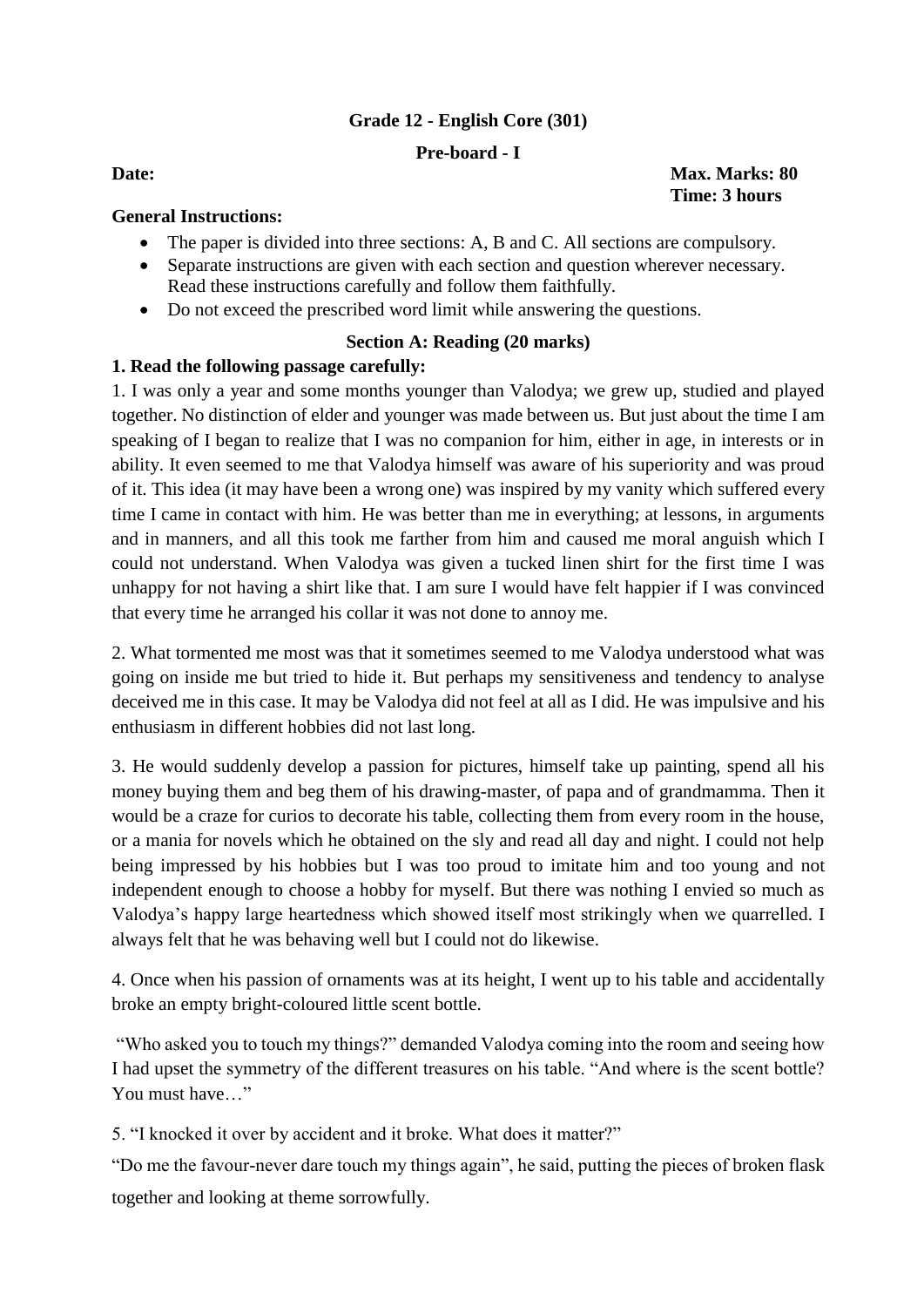"And you please don't issue orders" I retorted, "that's all." And I smiled, though I did not feel in the least like smiling.

"Yes, it's nothing to you but it does matter to me," pursued Valodya, jerking his shoulder, a gesture he had inherited from pap. "He goes and breaks it and then laughs, the nasty little brat!" "I am a little brat; and you're big but you're stupid."

"I am not going to quarrel with you," said Valodya, giving me a slight push, "go away."

"Don't push!"

"Get away!"

"Don't push, I tell you!"

Valodya took my word and tried to drag me away from the table; but I was beside myself by now; I got hold of the leg of the table and tipped it over. "There now!" And all his china and glass ornaments crashed to the floor. "You disgusting little boy!" cried Valodya, trying to save some of his falling treasures.

"Well, now it is all over between us," I thought as I left the room, "we have quarrelled for good."

6. As soon as afternoon lessons were over I left the room. I was too scared, uncomfortable and ashamed to be alone with my brother. After our history lesson in the evening I took my exercise books and started towards the door. As I passed Valodya, though I wanted to go up to him and make friends I scowled and put on an angry expression. At that moment Valodya raised his head and, with a meaningful smile, looked me full in the face. Our eyes met and I knew that he understood me; but some irresistible feeling made me turn away.

7. "Nicky!" he said in a most natural voice without a scrap of pathos. "Don't be cross any more. Forgive me if I offended you." And he held out his hand. Something that came higher and higher seemed to be pressing my chest and stopping my breath but this only lasted a second; tears came to my eyes and I felt better. "Forgive….m-me, Val-dya," I stammered, squeezing his hand. Valodya looked at me as if he could not make out at all why there should be tears in my eyes.

- Leo Tolstoy

(*Excerpts from his autobiographical novel 'Boyhood' originally written in Russian, translation by C.J. Haqar*)

## **I. On the basis of your understanding of the passage, answer the following questions by choosing the most appropriate option.**  $(5x1 = 5 \text{ marks})$

1. Which of the following is NOT true for Valodaya?

- (i) He was fond of reading.
- (ii) He was inclined towards painting.
- (iii) He was reckless with money.
- (iv) He liked collecting curios and works of art.

2. "I am a little brat, and you're big but you are stupid." This line highlights that Nicky –

- (i) was disrespectful towards his brother
- (ii) was impulsive and volatile, but loved his brother
- (iii) was jealous of his brother
- (iv) was unapologetic towards his brother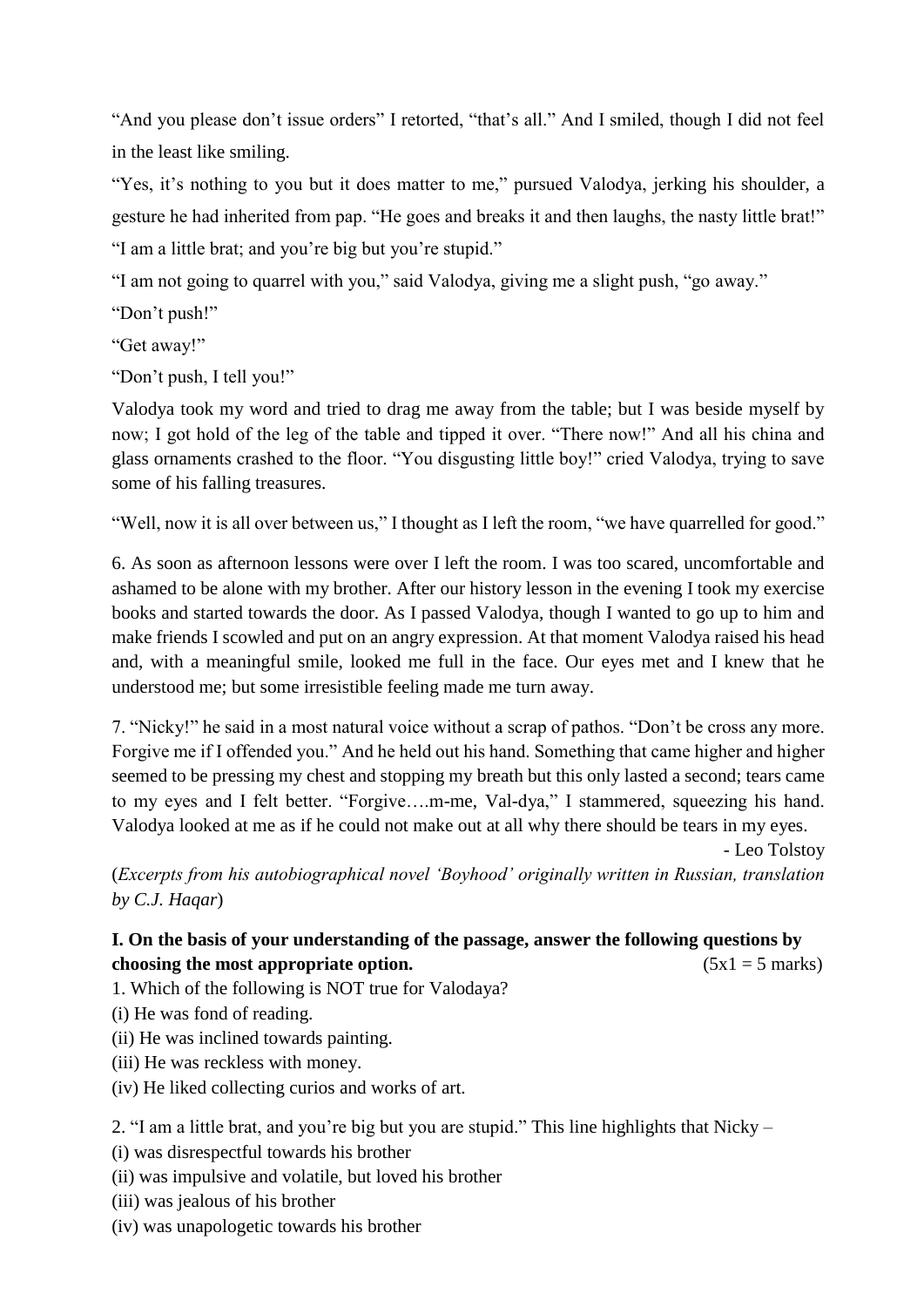3. Choose the antonym of comforted (para 2)

(i) deceived

(ii) tormented

(iii) impulsive

(iv) enthusiasm

4. Choose the right answer which explains the underlined phrase:

'We have quarrelled for good'

(i) It is very good.

(ii) forever

(iii) for good reason

(iv) for good things to follow

5. "Something that came higher and higher seemed to be pressing my chest," implies

(i) his brother towered over him.

(ii) he was in a state of confusion.

(iii) his brother tried to overpower him.

(iv) he felt choked with emotions.

## **II.** Answer the following questions as briefly as possible.  $(5x1 = 5 \text{ marks})$

1. Why did Nicky feel that he was not an apt companion for Valodya?

2. Which aspect of Valodya's personality was Nicky most upset about?

3. Why did Nicky feel uncomfortable and ashamed to be alone with his brother?

4. What did Nicky do to show that he was sorry for all that he had done in the morning?

5. What does Valodya's behaviour show about his character?

# **III. Pick out words from the passage similar in meaning to the following:** (2 marks)

- 1. pride; conceit (Para 1) .........................................
- 2. resented; grudged (Para 3) .........................................

# **2. Read the passage given below:**

1. High blood pressure, or hypertension, occurs when your blood pressure increases to unhealthy levels. Your blood pressure measurement takes into account how much blood is passing through your blood vessels and the amount of resistance the blood meets while the heart is pumping. Narrow arteries increase resistance. The narrower your arteries are, the higher your blood pressure will be. Over the long term, increased pressure can cause health issues, including heart disease. Hypertension is quite common.

2. Hypertension is generally a silent condition. Even then, these symptoms may be attributed to other issues. Symptoms of severe hypertension can include headache, shortness of breath, nosebleeds, chest pain, dizziness, etc. They don't occur in everyone with hypertension, but waiting for a symptom of this condition to appear could be fatal. For example, if you have a family history of heart disease or have risk factors for developing the condition, your doctor may recommend that you have your blood pressure checked twice a year. This helps you and your doctor stay on top of any possible issues before they become problematic.

3. Hypertension is of two types — primary and secondary hypertension. Primary hypertension is also called essential hypertension which develops over time with no identifiable cause. Most people have this type of high blood pressure. The factors which play a major role include genes, physical changes and environment. Secondary hypertension often occurs quickly and can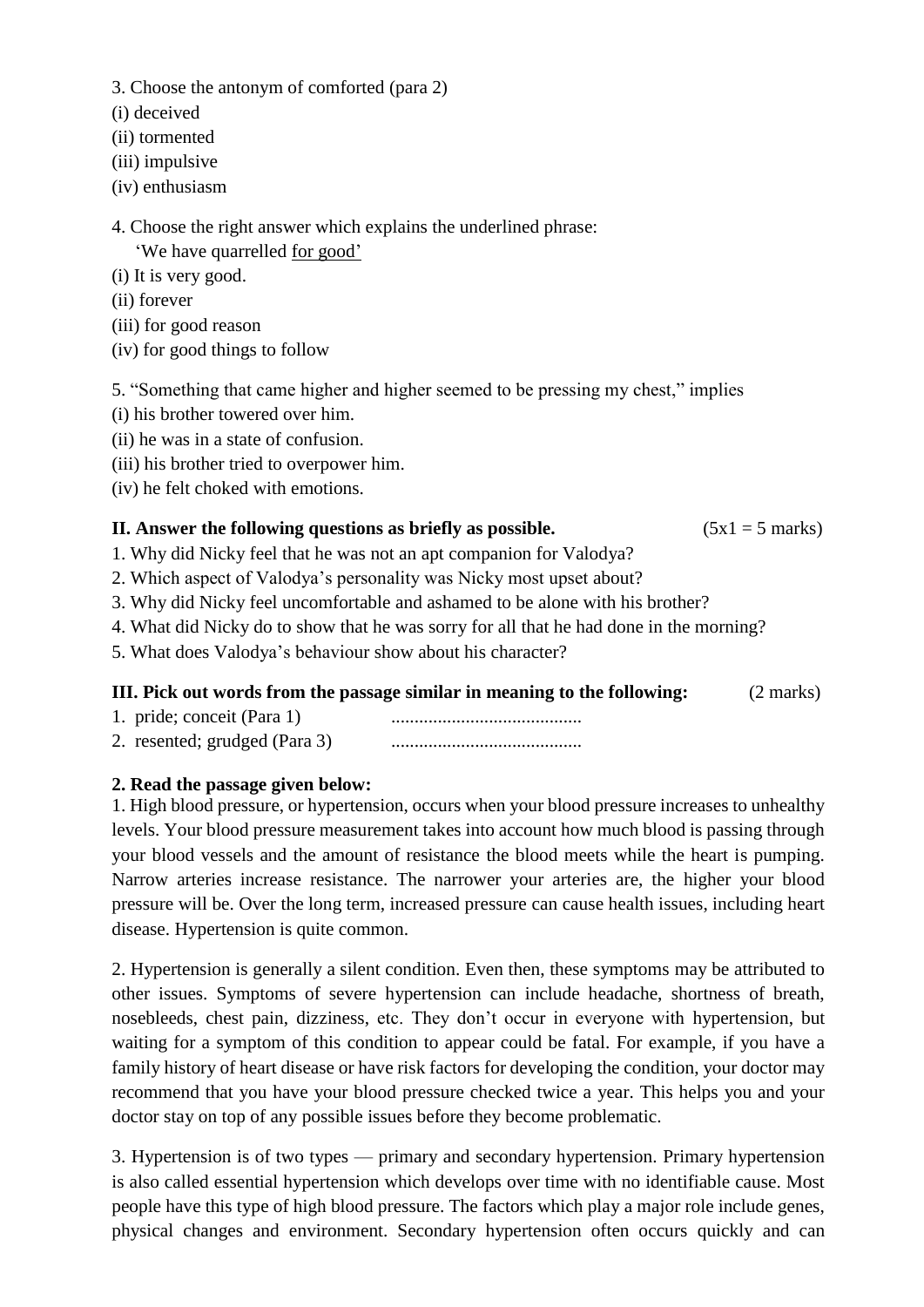become more severe than primary hypertension. Several conditions that may cause secondary hypertension include side effects of medications, consumption of some drugs and alcohol, adrenal gland problems, etc.

4. Diagnosing hypertension is as simple as taking a blood pressure reading. Most doctors' offices check blood pressure as part of a routine visit. If your blood pressure is elevated, your doctor may request you to have more readings over the course of a few days or weeks. That's because your environment can contribute to increased blood pressure, such as the stress you may feel by being at the doctor's office. If your blood pressure remains high, your doctor will likely conduct more tests to rule out underlying conditions. These tests can include urine test, cholesterol screening and other blood tests, ECG (electrocardiogram) test and ultrasound of your heart and kidney. These tests can help your doctor identify any secondary issues causing your elevated blood pressure. They can also look at the effects high blood pressure may have had on your organs. During this time, your doctor may begin treating your hypertension. Early treatment may reduce your risk of lasting damage. Complications of the hypertension may result in damaging of arteries, heart (cardiac arrest, heart failure, arrhythmias, etc.) and brain.

6. Healthy lifestyle changes can help you control the factors that cause hypertension. A hearthealthy diet is vital for helping to reduce high blood pressure. It's also important for managing hypertension that is under control and reducing the risk of complications. A heart-healthy diet emphasizes foods that include fruits, vegetables, whole grains and lean sources of proteins, also reducing dietary sodium, eating more veggies and cut back on sweets. Reaching a healthy weight should include being physically more active. In addition, exercise can help reduce stress, lower blood pressure naturally, and strengthen your cardiovascular system. Other activities can also be helpful. These include meditation, deep breathing, and yoga or tai chi. These are all proven stressreducing techniques. Getting adequate sleep can also help reduce stress levels.

**a) On the basis of your reading of the passage carefully, make notes on it, in points only using headings and sub-headings. Use recognizable abbreviations and a format you consider suitable.** (4 marks)

**b) Make a summary of the above passage in about 80 words. Also supply an appropriate title to it. (**4 marks)

# **Section B: Advanced Writing Skills (30 marks)**

**3.** You are Aditya Kumar, a renowned singer. You have received an invitation from the Principal of Shining Light Public School to judge their Inter School Talent Search Competition, which is to be held on 2nd February, 2019 in the school auditorium from 9:00 a.m. – 1:00 p.m. Write a reply in about 50 words declining the offer, giving a valid reason.

### **OR**

As the Administrative Officer of Diamond Gym, draft a notice in about 50 words informing the members of the increase in membership fee with effect from 1st March, 2020 and the change in the timings. Invent necessary details. You are Vishnu/Vaishnavi.

(4 marks)

**4.** You see a classified advertisement in the newspaper inviting applications for the post of Marketing Representative in a reputed company. Write a letter with biodata in 120 - 150 words to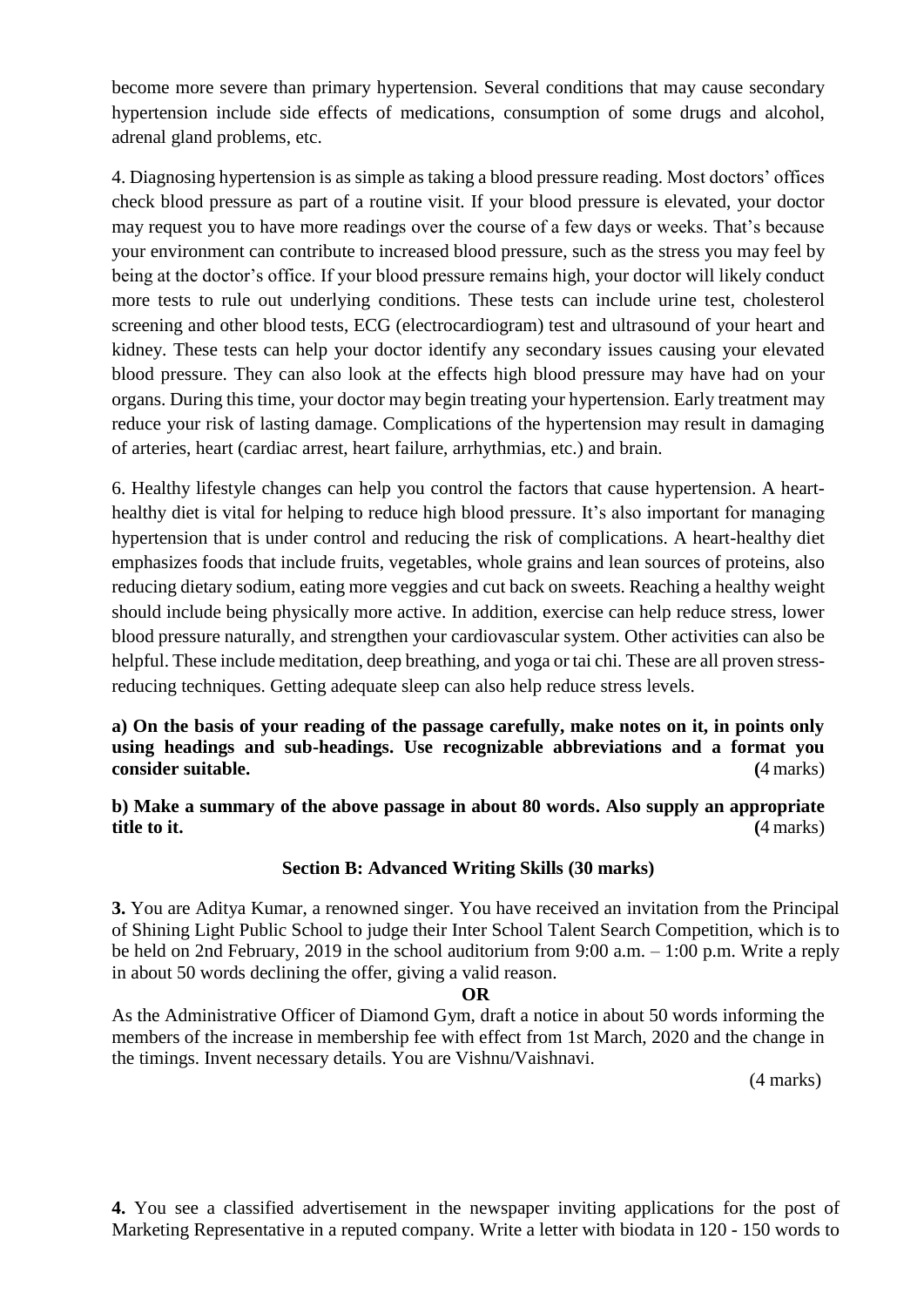the HR Manager, Neo Technologies, New Delhi, applying for the post advertised. You are Priyanka/Priyank of 121 Green Park, New Delhi, a fresh graduate in Sales and Marketing from the University of Delhi.

#### **OR**

Events like marathons, promoting Go Green, 'Save the Girl Child', etc. have now become a yearly phenomenon to spread awareness of social and health issues. Response to such events is huge with celebrities adding a touch of glamour to the events resulting in large unmanageable crowds. Media also plays a role by hyping the event, thus diluting the actual cause.

As a concerned youth, discuss the issue in a letter to the Editor of 'The Hindustan Times', in 120 – 150 words, stating what your opinion is on whether such events are successful in spreading awareness. Give suggestions to make such initiatives work. You are Bharat/Bharti.(6 marks)

**5.** It is said that 'well begun is half done'. Applying this to 'Swachh Bharat Mission' (Clean India Mission) we can safely assume that praiseworthy success has been achieved under this mission. However, much more remains to be done. Write a speech in  $150 - 200$  words on the need to intensify this drive. You are Raunaq/Asmeeta, Secretary, Environment Conservation Club in your school. **OR**

You are Amrit/Amrita. You are participating in a debate. Write either for or against the topic 'In today's world only wealthy people can afford to be healthy.'  $(150 - 200$  words) (10 marks)

**6.** The newspaper has a very important role in shaping public opinion and raising awareness of social and public issues. It is believed that the information provided in the newspaper is authentic, objective and reliable. Write an article in 150 - 200 words expressing your views on the role of newspapers and journalists. You are Raj/Raji.

#### **OR**

You are Anand/Anandita, Prefect, Divine Public School, Delhi. Your school celebrated Book Week from January  $5<sup>th</sup>$  to  $9<sup>th</sup>$  in collaboration with Reading Scholars Publications. Various activities like bookmark making, book exchanges, favourite character portrayals, newspaper designing, book exhibition, etc. were organized in the course of the week. A few famous authors were also invited to interact with the students. Write a report on the same for your school magazine in 150-200 words. (10 marks)

# **Section C: Literature Textbooks (Flamingo & Vistas) (30 marks)**

## **7. Read the extract given below and answer the questions that follow:** (4 marks)

*Aunt Jennifer's fingers fluttering through her wool Find even the ivory needle hard to pull. The massive weight of Uncle's wedding band Sits heavily upon Aunt Jennifer's hand.*

a) Why are Aunt Jennifer's fingers fluttering?

b) What is the result of the fluttering?

c) Explain: 'The massive weight of Uncle's wedding band'.

d) Name the literary device found in the third line of the above stanza.

### **8. Read the extract given below and answer the questions that follow:** (4 marks)

*I know that by writing novels I reach a larger audience. I cannot expect to have one million readers with stuff on semiotics*.

a. Name the speaker and the interviewer.

b. How did he start writing novels?